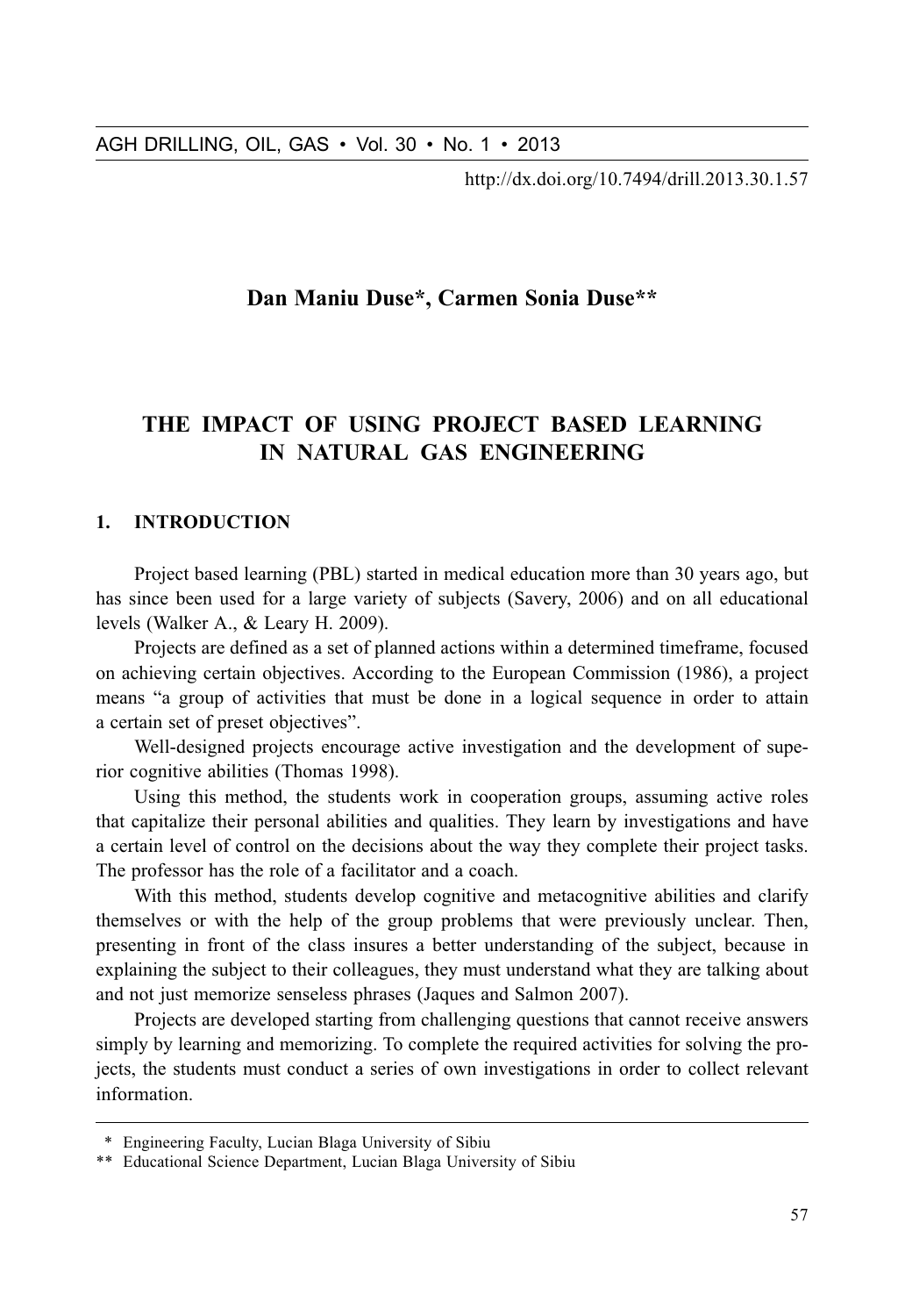In an analysis of research in the field of project based learning, the conclusion rises that these projects that focus on aspects or problems "lead the students to meeting (or confronting) the central concepts and principles of a subject" (Thomas 2000, p.3). More, central activities of a project require an investigation work and the creation of new knowledge by students (Thomas 2000).

We can enumerate some of the advantages that project based learning has for students:

- the use of colleagues as learning resources;
- the increase in activeness and presence in class, the increase of self-confidence and improvement of attitude towards learning (Thomas 2000);
- there is a longer retention in memory of knowledge, creating satisfaction both for students and teachers (Buck Institute for Education 2009);
- learning to evaluate and self-evaluate;
- developing critical thinking and learning how to give and receive feed-back;
- identifying the area of no knowledge for the individual and the group;
- learning by experience and mistakes.

#### $2.$ **RESEARCH DESIGN**

Introducing project based learning is not a new or revolutionary idea in the field of engineering education. But for Romania, where research highlight personalized learning strategies, this method can bring extra knowledge and the development of the students' interest towards learning. By cooperation based interaction, the members of the group promote each other's success: offering and receiving assistance and support; interchanging resources and information; offering and receiving feedback; requesting their colleagues' opinion; promoting sustained efforts for achieving common objectives; influencing each other for success; using interpersonal abilities; obtaining benefits form the group efficiency.

As a result of these considerations we have done a study on the way in which students see the application of this method, following the way the project is done and its implications on learning.

The research has comprised a number of 35 students of the Natural Gas Engineering program, through their  $6^{th}$ ,  $7^{th}$  and  $8^{th}$  semester, because the subject of *Transporting Natural* Gas is taught over the course of the last three semesters of the bachelor level of engineering studies. In Romania, engineering studies have 8 semesters.

The students had the possibility of being tutored by the full professor, a laboratory supervisor with a lecturer title and a PhD student in the field of Engineering Science.

As a result, the proposed objectives were:

- 1. The analysis of students' perception regarding the efficiency of team work by applying the projects method, highlighted by the questionnaires of measuring project progress.
- 2. Determining the influence of the projects method on the motivation for learning measured by the questionnaires for determining the ability for solving problems.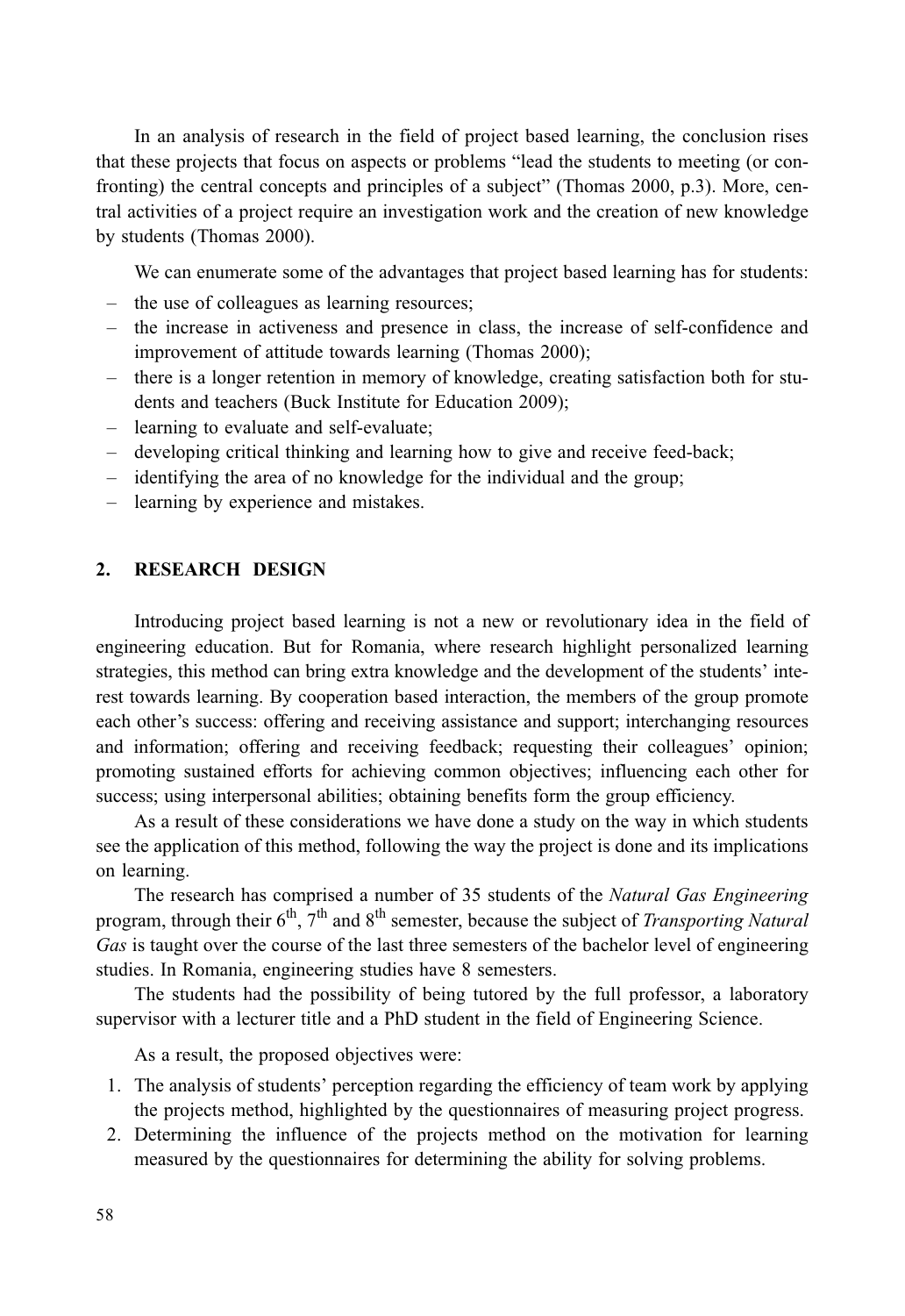- 3. Determination of visible results obtained through project based learning expressed in the questionnaires on the advantages and disadvantages of the method.
- 4. Determining the influence of the method on increasing oral presentation and social abilities, highlighted by the appreciations of the group listening to the presentations.

The starting hypothesis was that students will become aware of an increase in knowledge and learning as a result of personal implication in collecting, analyzing, synthesizing, presenting and then explaining in front of the class the approached theme.

In the first semester  $(6^{th}$  study semester), student activity was done by frontal teaching, inserting critical thinking methods. This semester was used as a preparation for the students to approach the method. For this, we have taught as a team with the methodist of the Teachers Training Department, using the "know-want to know-learned" technique, the SINELG method, thinking hats, mind-map etc. The idea behind using these methods was for students to know and use them later.

The research part consisted of determining some steps, starting from the creation of the team, distributing roles within the teams and choosing the project subjects.

In the second semester of the research  $(7<sup>th</sup>$  study semester), the teams were created based on the results of the students at the previous exam. Thus, 8 teams were created with students from close value groups, so that there is no great difference in value between the team.

The project subjects were then presented to the groups. They contained a theoretical and a practical part, followed by a presentation in front of the other teams. The theoretical part had to be done in an own way, taking the scientific reality into account, while for the practical part, they were asked to present demonstrative didactic materials, starting from drawings and graphs to movies that exemplify the presented subjects.

As stages of the project we considered:

- 1. Collecting information from primary and secondary sources;
- 2. Determining variants and opting for the final form;
- 3. Presenting and defending the chosen variant;
- 4. Evaluation of the presentation by colleagues (peer-review);
- 5. Evaluation within the team.

The activity in this semester had as a purpose the preparation and training of the students for the project in the third semester  $(8^{th}$  study semester).

For the students used with educational experiences specific to traditional education, this way of working requires a totally different approach. Thus, there is a transition from following orders for achieving activities, to orienting one's own learning activities; from memorizing and reproduction to investigation, integration and presentation; from listening and internalization – learning to discovering, communication and assuming responsibilities; from a theoretical approach to applying theory into practice. And maybe the most important, from the dependence on the professor to the independence in making decisions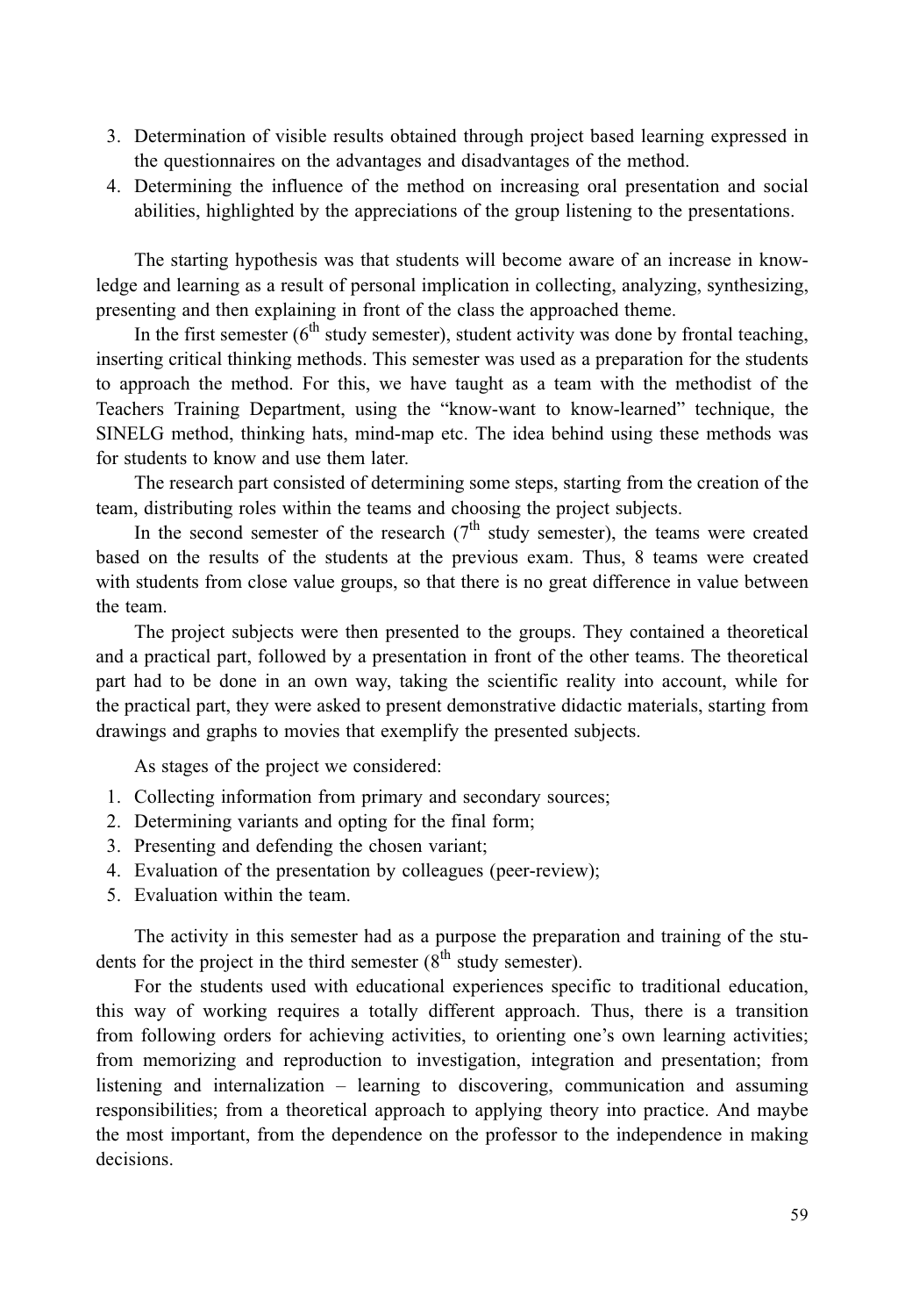In this last semester, the teams were formed by own preference and they chose their own project themes. These themes, well defined and contoured, had a strong applicative character (the manufacturing technologies of parts families in the automotive industry were investigated: shafts, bushes, discs and wheels, levers and forks etc.). The project implied going through the design steps (determining the functional role of the parts, analysis of used materials, critical analysis of existing manufacturing technologies, optimizing manufacturing technologies) and presenting some demonstrative films and it was finalized with a presentation in front of the class.

A group review (peer review) was then done for the team and another one by the rest of the class that has seen the presentation.

#### **OBTAINED RESULTS** 3.

As we have shown before, the students were evaluated within the team for them to become aware of the way they contributed to knowledge and learning.

Thus the students were questioned on several aspects:

- a. If everyone know what they have to do;
- b. Proactive behavior of group members;
- c. Cooperation flexibility;
- d. Team members help and support each other;
- e. Group leader shows patience, understanding and support.

The effects of this method on the group are visible in Figure 1. We notice that only 50% of respondents agree that students know what they have to do, but after the plan is done, 80% say that group synergy is visible. We notice that groups 5 and 6 have the best scores, while group 8 has the lowest scores.



Fig. 1. The effects of the method on the teams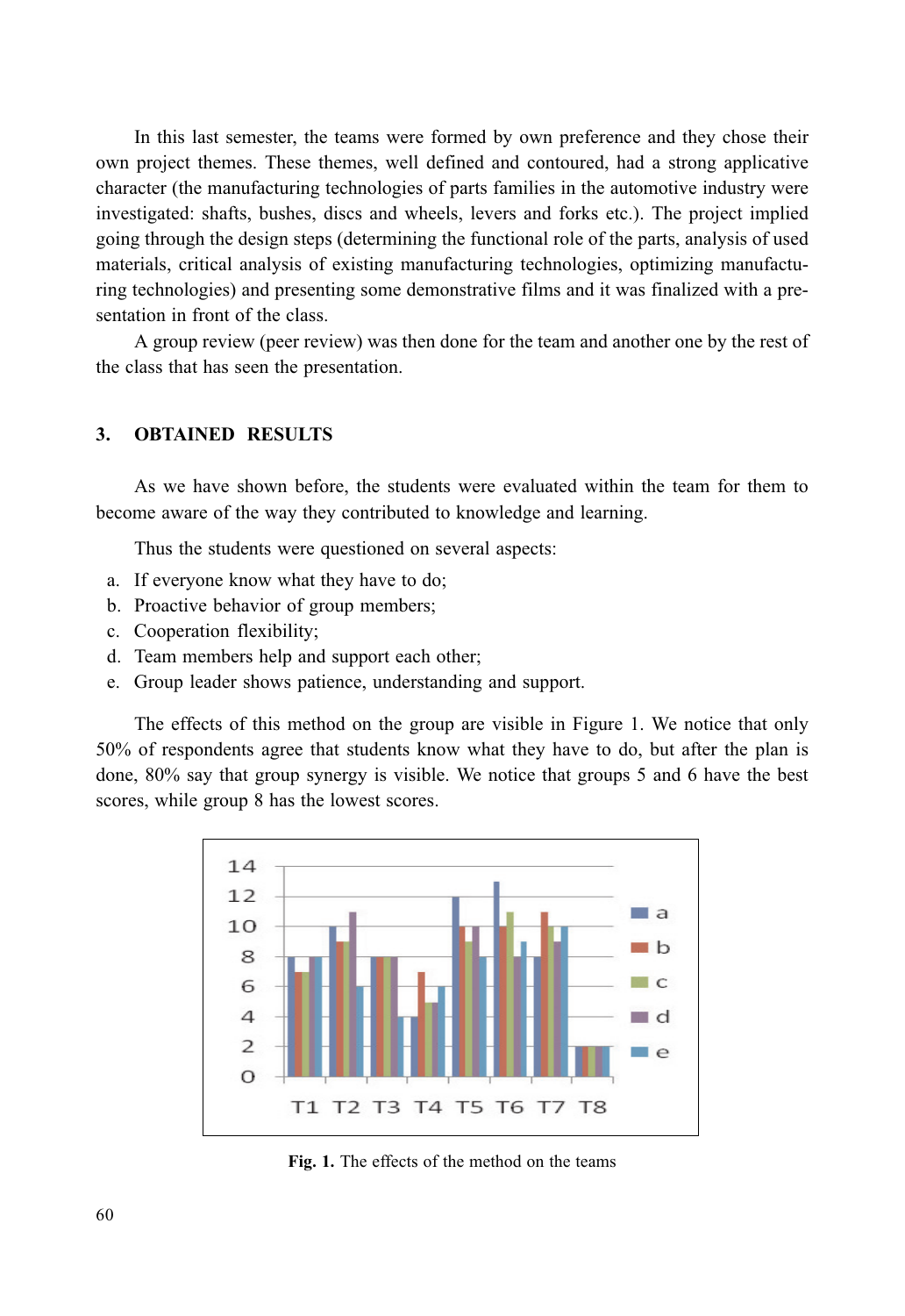The second item in the group activity self-assessment questionnaire referred to group relations (Fig. 2).

Considered items here were linked to:

- $ap$  presentation hamony;
- $ra active$  role of each member in the presentation;
- $se$  support shown by team for the presenter.



Fig. 2. Gro1up activity self-evaluation

This time, group 4 highlights the advantages of this method, while groups 1 and 6 show lower group scores.

It is interesting to see how groups are seen by their colleagues when presenting. Figures 3, 4 and 5 refer to the presentations.



Fig. 3. Verbal expression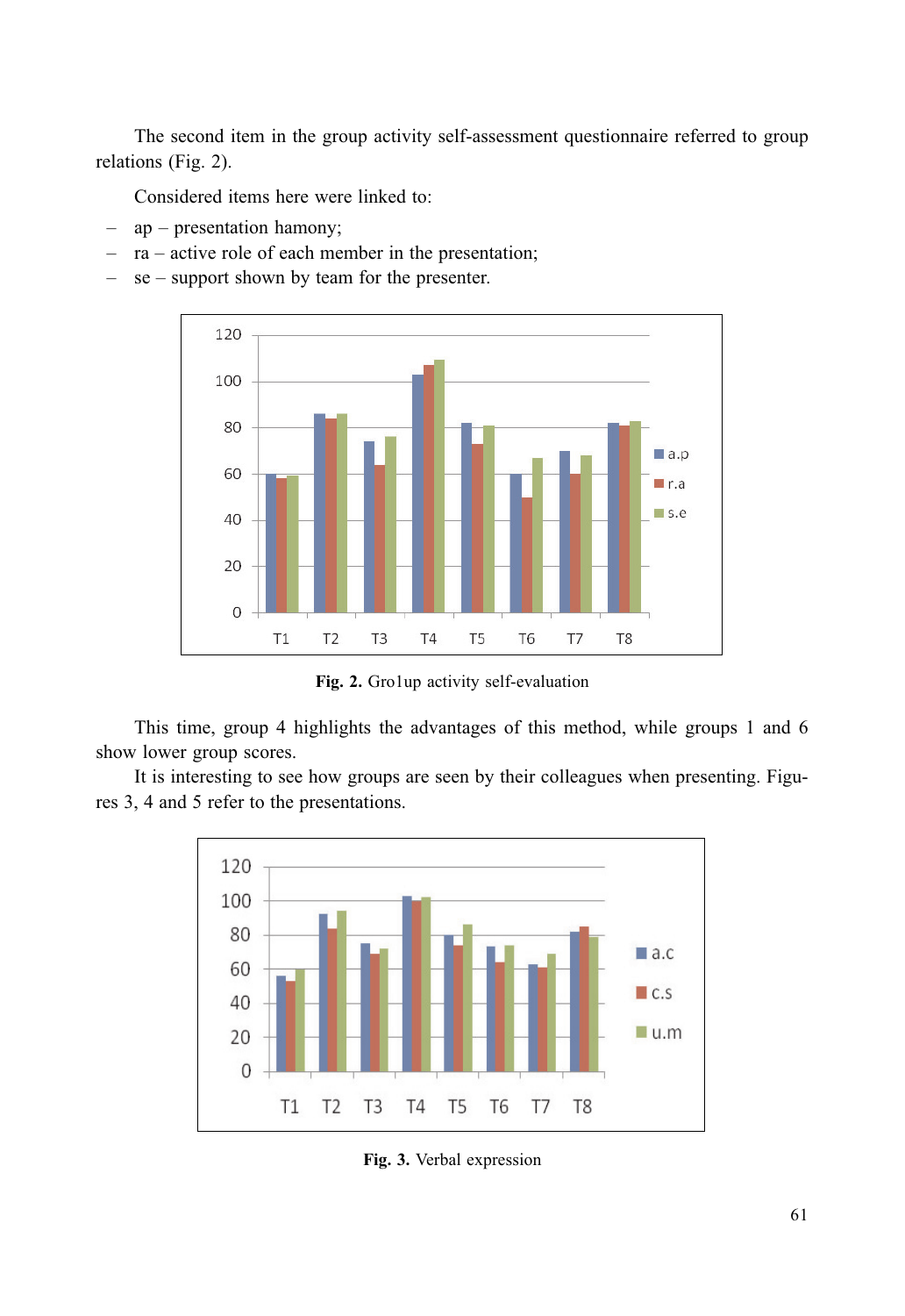The significance of the dimensions is:  $ac - clear$  argumentation;  $cs - connections$  with other subjects;  $um - using the models.$ 



Fig. 4. Presented visual aids

The significance of the dimensions is:  $\text{sc}$  – clear slides;  $\text{ac}$  – color harmony;  $\text{i}$  v – visual impact



Fig. 5. Existing support materials

The significance of the dimensions is:  $em -$  existing support materials; ac – adequate to presentation contents; cm  $-$  quality of support materials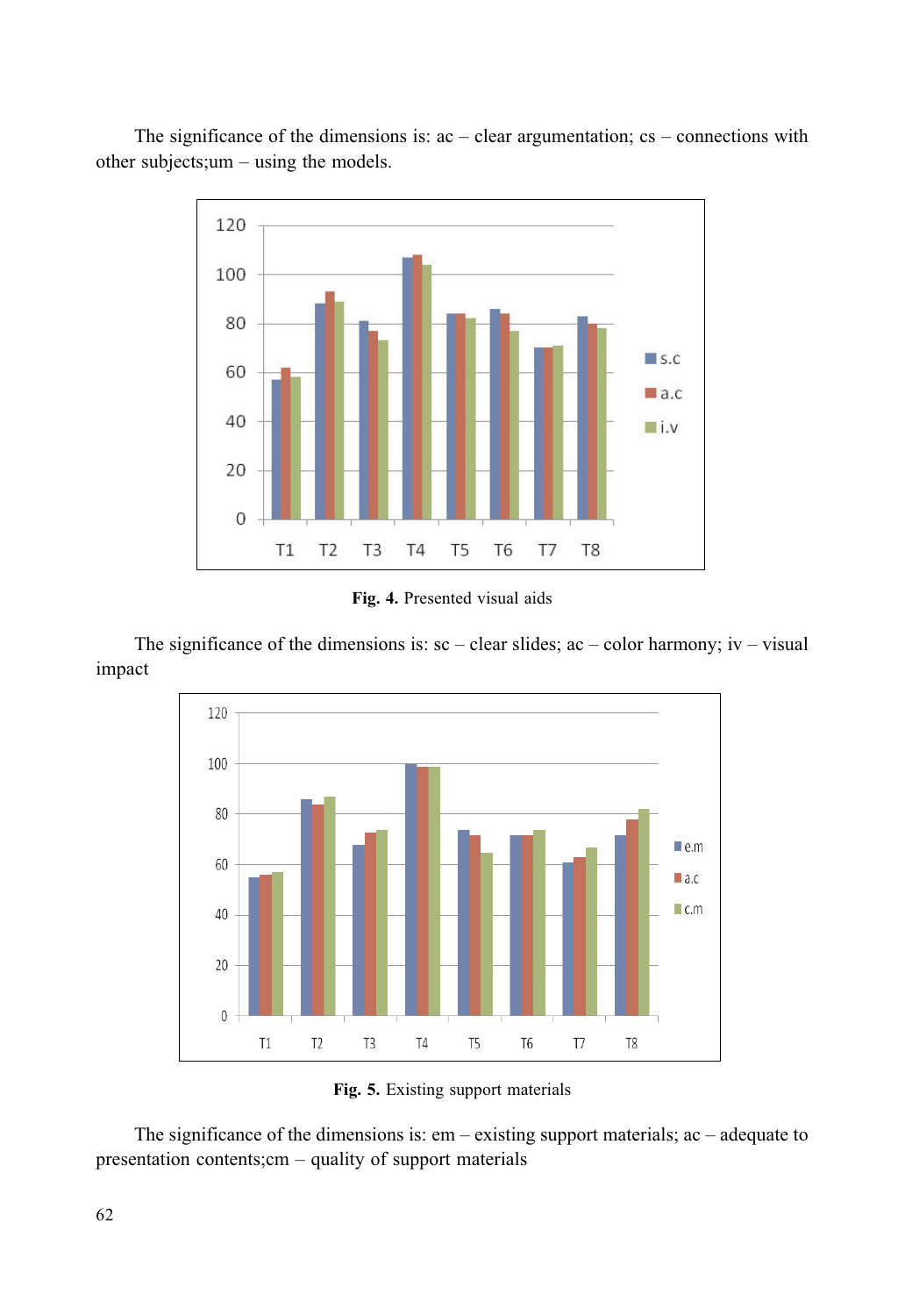It is visible that the peer evaluation has highlighted the superiority of group 4, followed by group 2. It is interesting that students did not perceive the same hierarchy, a clear sign that they have not correctly perceived the implications of this method on gained knowledge.

#### $\blacktriangle$ **CONCLUSIONS**

Obtained results highlighted a series of problems that project based learning has. Some conclusions can be drawn:

- Even though they accept the application of this method, students are still attracted to traditional teaching, where their role is simpler, being reduced to just a spectator of knowledge. Their interventions are rare, sporadic and require too little effort;
- Teams where the team leader has had high scores are not amongst the most efficient ones. This means that the leader has low academic performance or that they do not know what to do with the group. Even though they are perceived as a leader, they have weak qualities for this.
- Students are self-aware of their own strengths and weaknesses, resulted from applying the method, but they remain tributary to a certain behavior specific to traditional learning.

To these arguments, we can also add that the psycho-pedagogical training of teachers in the Romanian education system has rather been focused on a traditional approach, towards a classical role of "magister", with few modern inflexions. Thus, the majority of academic staff have not been prepared to assume the role of moderator or facilitator and to be able to play it.

By using project based learning, the role of the teacher changes. They become mentors and coaches, they are "training" and "modeling" and talking less. They must be prepared to admit and accept "deviations from course" that can happen during a project.

The professor has the mission to stimulate the desire to learn, the final goal being to teach the student how to learn. Learning becomes as such a personal project of the student, seconded by the professor which has a variety of roles: tutor, coach, organizer, animator, manager of efficient learning situations, and the university results as a collection of diversified workshops and systematic tutoring.

### **REFERENCES**

- [1] Thomas J.W.: Project-based learning: Overview. Buck Institute for Education, Novato, CA, 1998.
- [2] Thomas J.W.: A Review Of Research On Project-Based learning in www.bobpearlman. org/BestPractices/PBL Research.pdf, 2000
- [3] Jaques D., Salmon G.: Learning in groups. Abingdon: Routledge, 2007